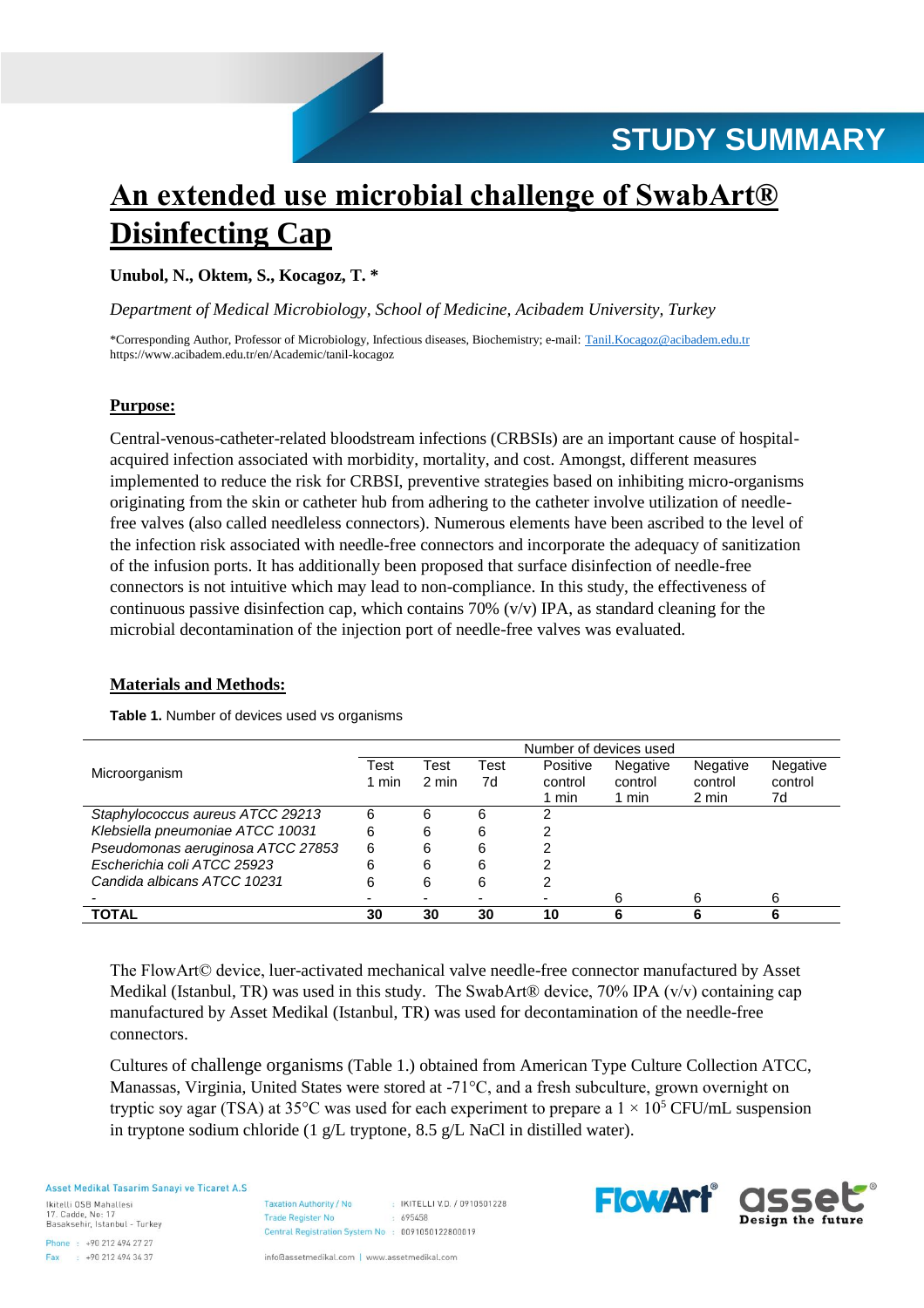## **STUDY SUMMARY**

An unused NFV was removed from its packaging using sterile methods. Each device was activated once using a sterile syringe. Sterile Phosphate Saline was used as flush solution for the activation to simulate clinical use. Following one activation of each connector, the external injection port of each sterile needle-free connector was inoculated with a 10  $\mu$ L suspension containing at least 1.0 x 10<sup>3</sup> CFU of the challenge organisms and allowed to air dry for 1 min at room temperature.

Following air drying, the inoculated NFV was disinfected using SwabArt® disinfection caps attached to the injection port of NFV for a length of 1, 2 minutes and 7 days at room temperature in air and were compared with non-inoculated sterile NFVs. A total of 30 NFV were studied per time point following each disinfection procedure. 2 control NFVs which were contaminated as above and which were not disinfected were similarly studied and acted as positive controls and 6 control NFVs which were not contaminated at all were also similarly studied and acted as negative controls for each sampling [\(Table 1.\)](#page-0-0). Negative controls were also used for sterility control of the methods. The positive controls were flushed with 10 ml of a nominal  $1.0 \times 10^3$  CFU/mL volume of challenge suspension after injection of 10 ml of sterile saline.

A 10 cc sterile syringe containing soybean casein digest broth containing 5% bovine serum albumin (Gibco Dublin, Ireland) was attached to the injection port end of each treated NFV. A polycarbonate filter holder (Sartorius, Göttingen, Germany) equipped with a sterile 0.45 µm nitrocellulose filter (Isolab, Germany) was attached to the other end of the device, and 10 ml of broth was passed through the device. Filters were then placed on Mueller Hinton agar (Labvital, Istanbul, Turkey). All plates were incubated at 37°C overnight and counted.

The positive controls were not disinfected with the cap. 10mL of soybean casein digest broth containing 5% bovine serum albumin was flushed through the valves after injection of 10 ml of sterile saline.

After incubation number of organisms on the membranes for each treatment length and challenge organism was measured by viable count.

The minimum CFU count on the controls (the NFVs which were not decontaminated after inoculation with challenge microorganisms) during the study was 3 log10 CFU, therefore total kill (TK) represented a  $\geq$  3 log10 CFU reduction. [\(Table 2\)](#page-1-0)

| length | sample     | challenge microorganism |            |                  |                  |                |  |  |
|--------|------------|-------------------------|------------|------------------|------------------|----------------|--|--|
|        |            | S.<br>aureus            | Е.<br>coli | K.<br>pneumoniae | Р.<br>aeruginosa | С.<br>albicans |  |  |
|        | P. Control |                         |            |                  |                  |                |  |  |
| 1 min  | N. Control |                         |            |                  |                  |                |  |  |
|        | Test       |                         |            |                  |                  |                |  |  |
| 2 min  | N. Control |                         |            |                  |                  |                |  |  |
|        | Test       |                         |            |                  |                  |                |  |  |
| 7 d    | N. Control |                         |            |                  |                  |                |  |  |
|        | Test       |                         |            |                  |                  |                |  |  |

<span id="page-1-0"></span>**Table 2**. Effect of disinfection length on reduction of viable organisms on NFV internal surfaces effluent following valve activation. (**-** : no CFU growth was detected, TK; **+**: growth)

#### Asset Medikal Tasarim Sanavi ve Ticaret A.S.

Ikitelli OSB Mahallesi 17. Cadde, No: 17 Basaksehir, Istanbul - Turkey

Phone: +90 212 494 27 27 Fax: +90 212 494 34 37

: IKITELLI V.D. / 0910501228 **Taxation Authority / No Trade Register No.**  $695458$ Central Registration System No : 0091050122800019

info@assetmedikal.com | www.assetmedikal.com